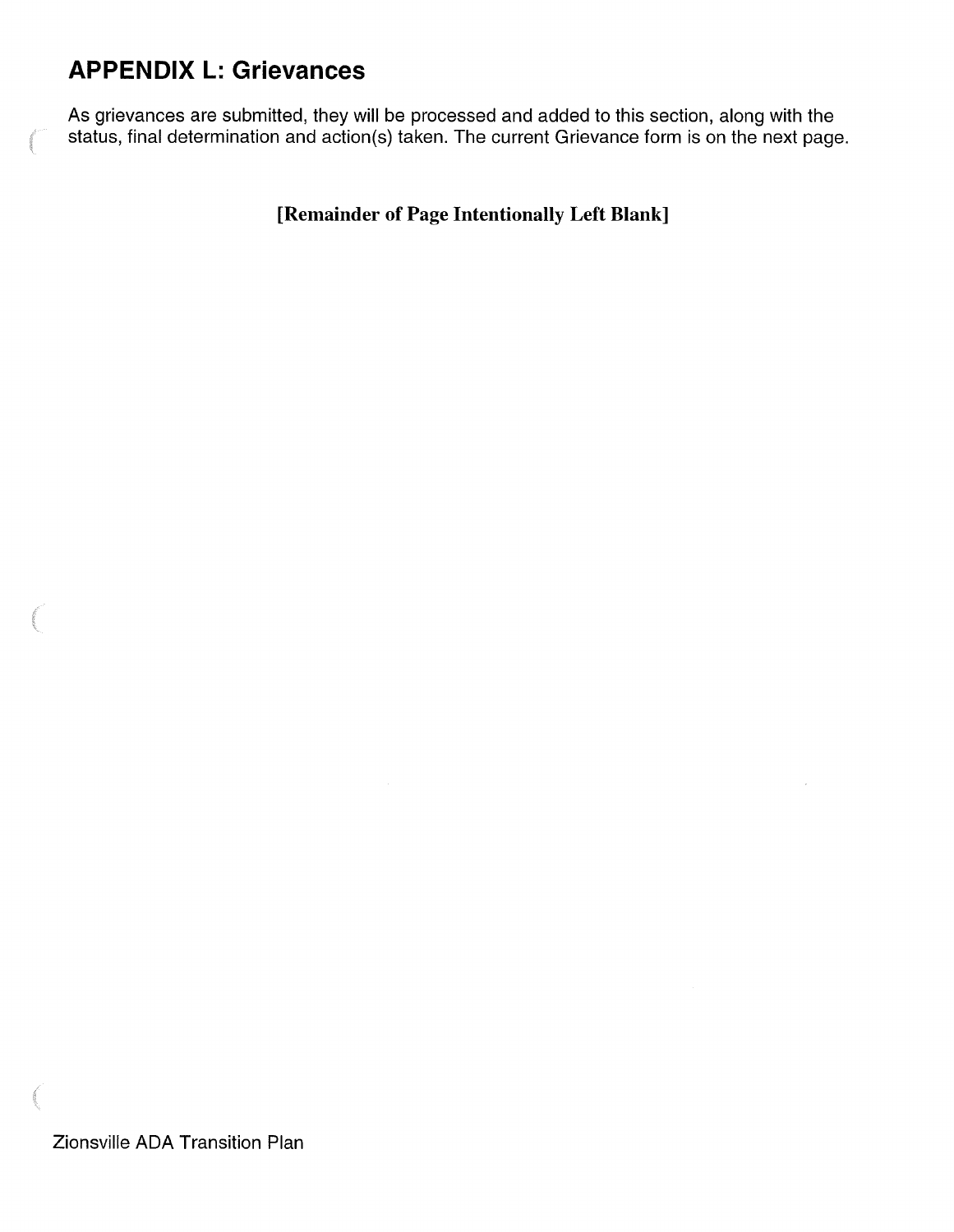## **Town of Zionsville, Indiana ADA Grievance Form**

- **1. Fill out** (type in the provided fields) hint: you may tab through the form
- **2. Print** (remember to sign the form after you print it)

**3. Submit to:** 

Town of Zionsville ADA Coordinator & Town Board of Works, 1100 West Oak Street, Zionsville, Indiana 46077 317-873-8247 Voice

Request may be send via the facsimile at 317-873-8021.

## **TITLE** II, **AMERICANS WITH DISABILITIES ACT GRIEVANCE FORM**

Instructions: Please fill out this form in black ink or type. Sign and return it.

| Grievant:                              |           |
|----------------------------------------|-----------|
| Address:                               |           |
| Town:                                  |           |
| State:                                 | Zip Code: |
| <b>Telephone</b>                       |           |
| Home:                                  |           |
| Business:                              |           |
| Person Alleging Violation of Title II  |           |
| (if other than the grievant):          |           |
| Address:                               |           |
| Town:                                  |           |
| State:                                 | Zip Code: |
| Telephone                              |           |
| Home:                                  |           |
| <b>Business:</b>                       |           |
| Town Department, Bureau or<br>Service: |           |
| Address:                               |           |
| Town:                                  |           |
| State:                                 | Zip Code: |
| <b>Telephone</b>                       |           |

Zionsville ADA Transition Plan

(